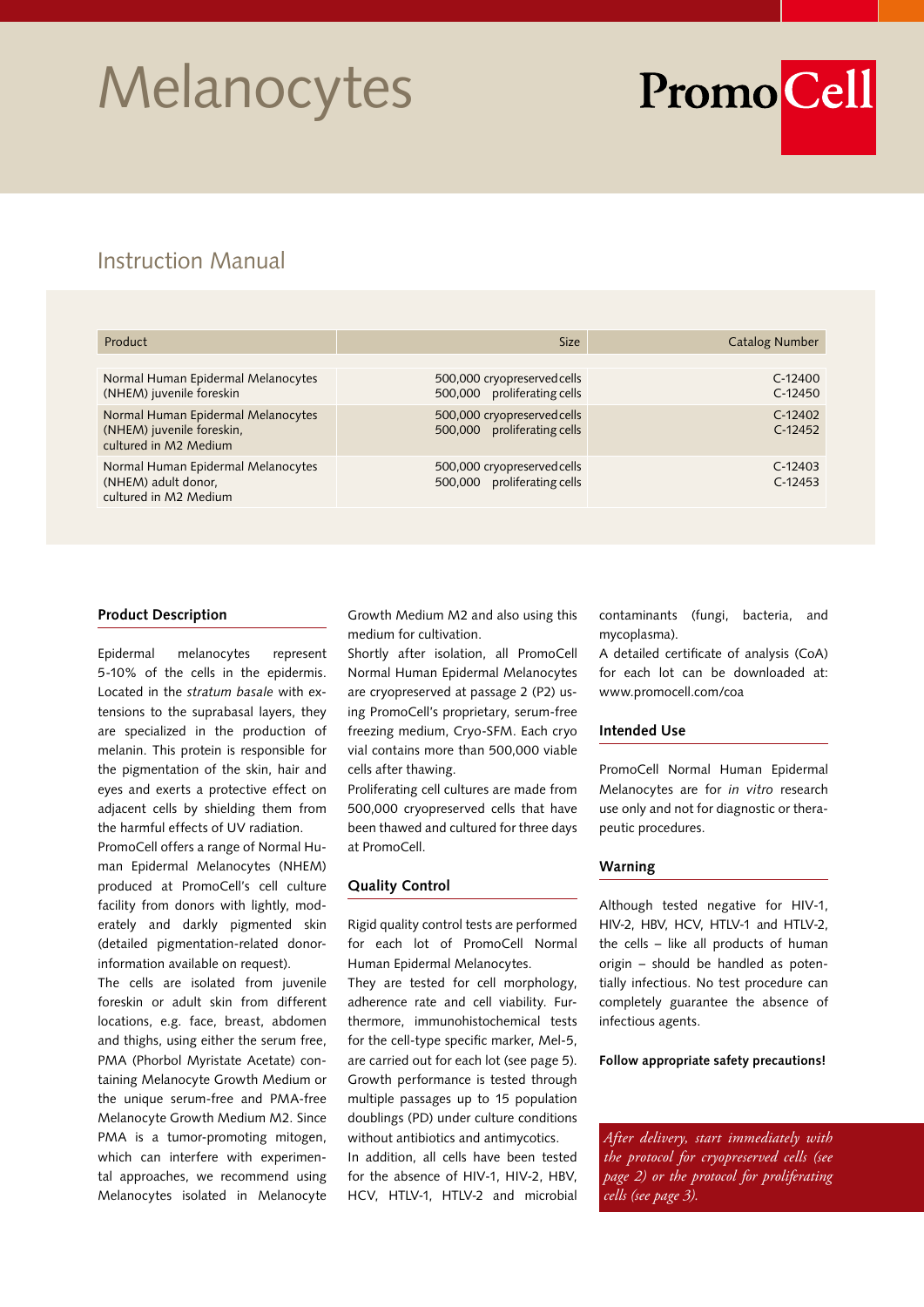*Start immediately after delivery. Use aseptic techniques and a laminar flow bench.*

#### **Protocol for Cryopreserved Cells**

**Straight after arrival, store the cryopreserved cells in liquid nitrogen, or seed them immediately. Note:** Storage at -80°C is not sufficient for cell preservation and causes irreversible cell damage.

#### **1. Prepare the medium**

Calculate the needed culture surface area according to the plating density (see page 5) and the lot-specific cell numbers stated on the certificate of analysis. Fill the appropriate volume of PromoCell Growth Medium (at least 9 ml per vial of cells) in cell culture vessels. Place the vessels in an incubator (37°C, 5% CO<sub>2</sub>) for 30 minutes.

#### **2. Thaw the cells**

Remove the cryovial from the liquid nitrogen container and immediately place it on dry ice – even for short transportation. Under a laminar flow bench, briefly twist the cap a quarter turn to relieve pressure, then retighten. Immerse the vial into a water bath (37°C) just up to the screw cap for 2 minutes. Ensure that no water enters the thread of the screw cap.

#### **3. Disinfect the vial and seed the cells**

Thoroughly rinse the cryovial with 70% ethanol under a laminar flow bench. Then, aspirate the excess ethanol from the thread area of the screw cap. Open the vial and transfer the cells to a cell culture vessel containing the prewarmed medium from step 1.

#### **4. Incubate the cells**

Place the vessel in an incubator (37°C, 5% CO<sub>2</sub>) for cell attachment. Replace the medium after 16-24 hours. The cells should be subcultured according to the subcultivation protocol (see page 4) once they have reached 70–90% confluency.









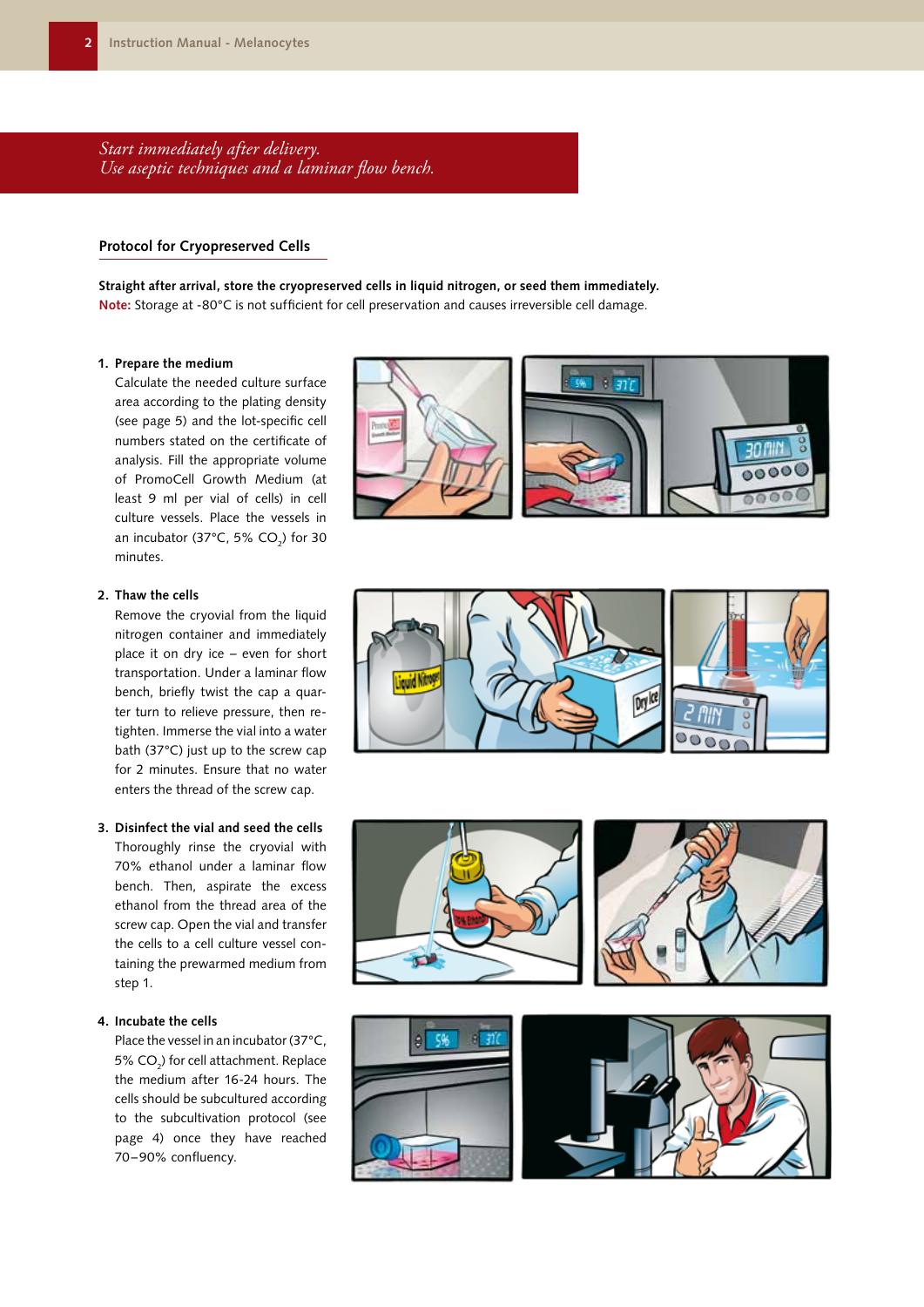*Start immediately after delivery. Use aseptic techniques and a laminar flow bench.*

#### **Protocol for Proliferating Cells**

#### **1. Incubate the cells**

Unpack the culture vessel, do not open the lid, and immediately place it in an incubator (37°C, 5% CO $_2$ ) for 3 hours to allow the cells to recover from the transportation.



#### **2. Replace the transport medium**

Carefully open the vessel, rinse the inner side of the lid with 70% ethanol, and let air dry. Aspirate the transport medium from the vessel. Add 10 ml of the appropriate PromoCell Cell Growth Medium.





#### **3. Check and incubate the cells**

Check the cell density. Open the lid half a turn and place the vessel in an incubator (37°C, 5% CO<sub>2</sub>). The cells should be subcultured according to the subcultivation protocol (see page 4) once they have reached 70–90% confluency.



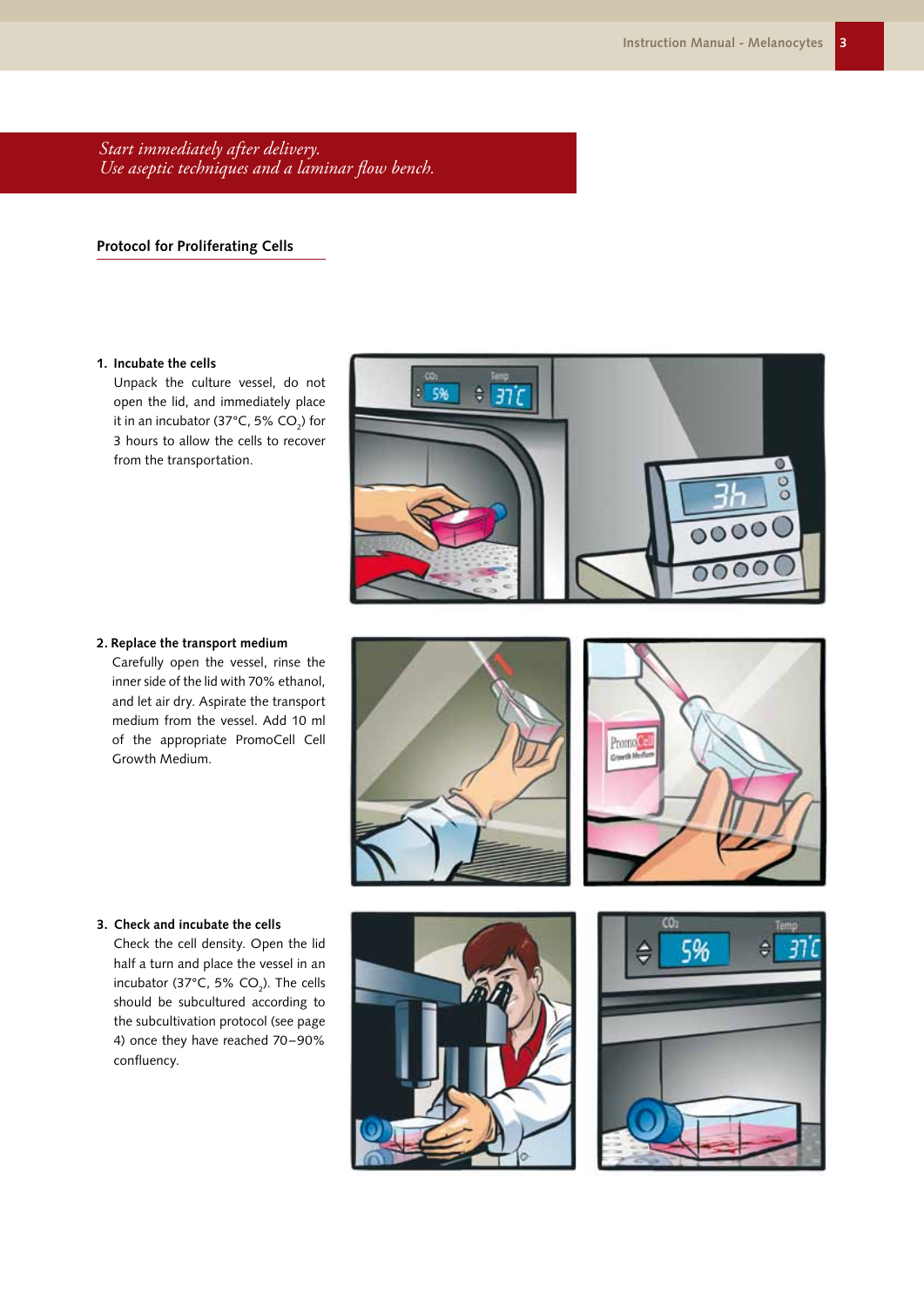*Use aseptic techniques and a laminar flow bench.*

#### **Subcultivation Protocol**

#### **1. Prepare the reagents and wash the cells**

Place the PromoCell DetachKit at room temperature for at least 30 minutes to adjust the temperature of the reagents. Carefully aspirate the medium from the culture vessel. Add 100 µl Hepes BSS Solution per cm<sup>2</sup> of vessel surface to wash the cells and agitate the vessel carefully for 15 seconds.



Carefully aspirate the Hepes BSS from the culture vessel. Add 100 µl Trypsin/ EDTA Solution per cm<sup>2</sup> of vessel surface. Note: We recommend detaching the cells at room temperature. Close the vessel and examine the cells under a microscope. When the cells start to detach, gently tap the side of the vessel to loosen the remaining cells.

#### **3. Neutralize the trypsin and harvest the cells**

Add 100 µl Trypsin Neutralization Solution per cm<sup>2</sup> of vessel surface and gently agitate. Carefully aspirate the cell suspension and transfer it to a centrifugation tube. Spin down the cells for 3 minutes at 220 x g.

#### **4. Incubate the cells**

Discard the supernatant (step 1), add 1 ml of the appropriate PromoCell Cell Growth Medium (step 2), and resuspend the cells by carefully pipetting up and down. Plate the cells according to the recommended seeding density in new cell culture vessels containing PromoCell Cell Growth Medium prewarmed to 37°C. Place the vessels in an incubator (37°C, 5% CO $_2$ ).









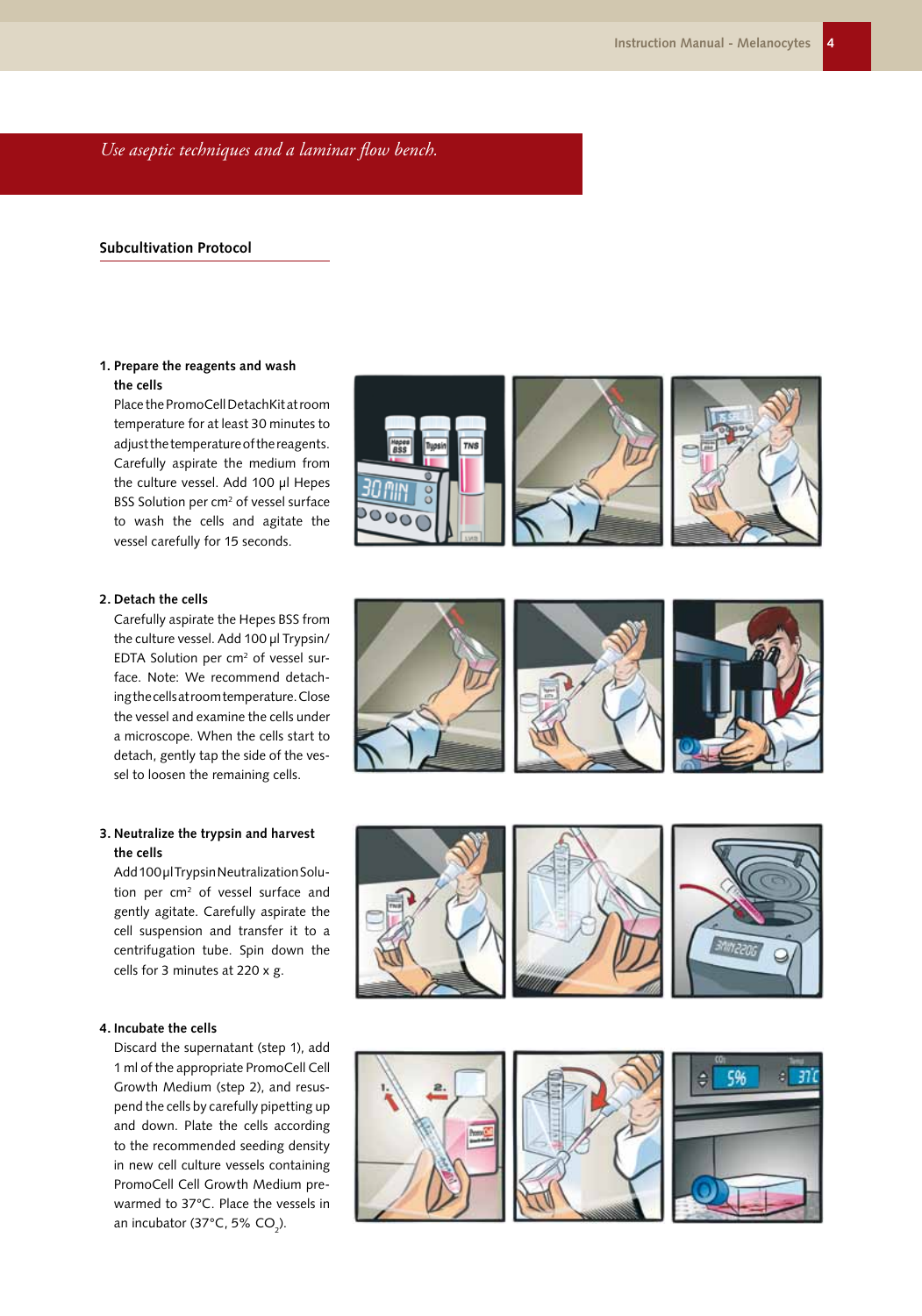#### **Specifications**

| Product                                                                                      | Recommended<br>Culture Media* | <b>Plating Density</b>                        | Passage after<br>Thawing | Marker    | Population<br><b>Doublings</b> |
|----------------------------------------------------------------------------------------------|-------------------------------|-----------------------------------------------|--------------------------|-----------|--------------------------------|
|                                                                                              |                               |                                               |                          |           |                                |
| Normal Human Epidermal<br>Melanocytes (NHEM),<br>juvenile foreskin                           | $C - 24010$                   | $5.000 - 10.000$<br>cells per cm <sup>2</sup> | <b>P2</b>                | $Mel-5+$  | >15                            |
| Normal Human Epidermal<br>Melanocytes (NHEM).<br>juvenile foreskin,<br>cultured in M2 Medium | $C-24300$                     | $5,000 - 10,000$<br>cells per cm <sup>2</sup> | <b>P2</b>                | $Mel-5+$  | >15                            |
| Normal Human Epidermal<br>Melanocytes (NHEM),<br>adult donor,<br>cultured in M2 Medium       | $C-24300$                     | $5,000 - 10,000$<br>cells per cm <sup>2</sup> | P <sub>2</sub>           | $Mel-5^+$ | >15                            |